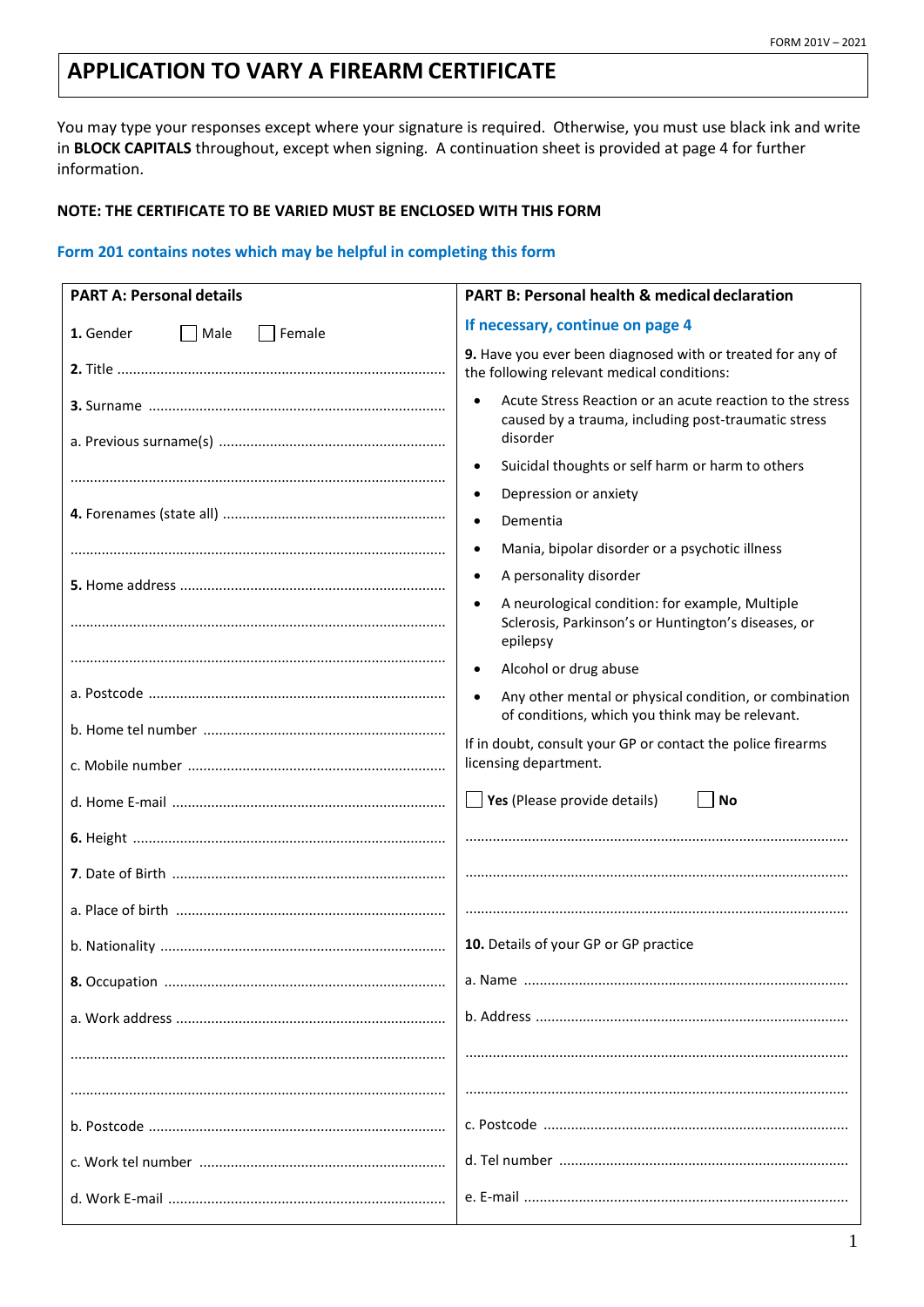# **PART C: Offences**

**11.** Have you been convicted of any offence or received a written caution (including speeding but not including parking offences or fixed penalty notices) since your last application to grant or renew the certificate?

| Yes | <b>No</b> |
|-----|-----------|
|-----|-----------|

(If yes, give details of all convictions and/or formal written police cautions, bindovers and spent convictions, including those received outside Great Britain).

........................................................................................................................................................................................................

**12.** If you wish to report the disposal of any firearms currently shown on your firearm certificate please give details below:

| Calibre Metric/Imperial | <b>Type</b> | Make e.g. Winchester | Serial No/identification number and<br>the unique identifying mark as<br>applied to the firearm's frame or<br>receiver and, where different, the<br>unique identifying mark as applied<br>to each relevant component part |
|-------------------------|-------------|----------------------|---------------------------------------------------------------------------------------------------------------------------------------------------------------------------------------------------------------------------|
|                         |             |                      |                                                                                                                                                                                                                           |
|                         |             |                      |                                                                                                                                                                                                                           |
|                         |             |                      |                                                                                                                                                                                                                           |
|                         |             |                      |                                                                                                                                                                                                                           |
|                         |             |                      |                                                                                                                                                                                                                           |
|                         |             |                      |                                                                                                                                                                                                                           |

**13.** Details of firearms to be acquired:

| <b>Calibre Metric/Imperial</b> | <b>Type</b> | Reason e.g. Target, vermin (please provide land/club details) |  |  |  |  |
|--------------------------------|-------------|---------------------------------------------------------------|--|--|--|--|
|                                |             |                                                               |  |  |  |  |
|                                |             |                                                               |  |  |  |  |
|                                |             |                                                               |  |  |  |  |
|                                |             |                                                               |  |  |  |  |
|                                |             |                                                               |  |  |  |  |
|                                |             |                                                               |  |  |  |  |
|                                |             |                                                               |  |  |  |  |
|                                |             |                                                               |  |  |  |  |
|                                |             |                                                               |  |  |  |  |

**14.** Details of the ammunition to be added or deleted:

| <b>AMMUNITION TO BE ADDED</b> |                          |  |  |
|-------------------------------|--------------------------|--|--|
| Calibre Metric/Imperial       | Quantity to be possessed |  |  |
|                               |                          |  |  |
|                               |                          |  |  |
|                               |                          |  |  |
|                               |                          |  |  |
|                               |                          |  |  |
|                               |                          |  |  |
|                               |                          |  |  |
|                               |                          |  |  |

#### **AMMUNITION TO BE ADDED AMMUNITION TO BE DELETED**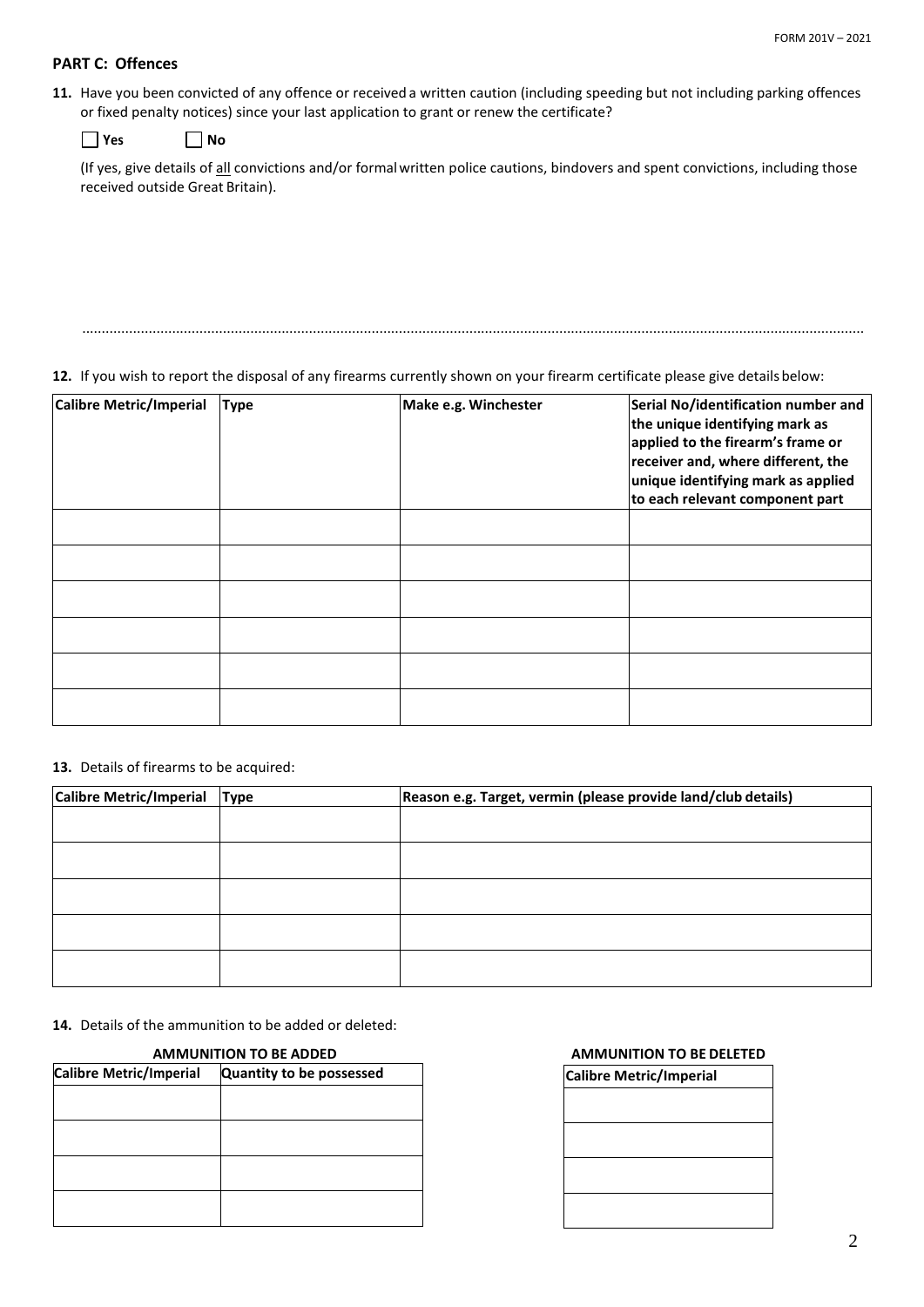# **DECLARATION**

The information I have provided on this form is true and I understand that it is an offence under section 28A(7) of the Firearms Act 1968 to knowingly or recklessly make a false statement for the purpose of procuring the grant or renewal of a certificate, the maximum penalty for which is six months' imprisonment and/or a fine. I understand that I will be subject to a check of police records and that my details will be held electronically.

I understand that if I do not provide the required information my application cannot be processed and will be refused.

I understand that I am expected to inform the police if I am diagnosed with, or treated for, a medical condition (listed in question 9) while the certificate remains valid.

#### Data Protection

I understand that all information submitted will be handled in accordance with the Data Protection Act 2018 and the Freedom of Information Act 2000 and connected legislation. I understand that information contained within my application form or obtained in the course of deciding the application may be shared with: my doctor, other government departments, regulatory bodies or enforcement agencies in the course of deciding the application or in pursuance of maintaining public safety or the peace.

*Note: Any information shared will be shared in accordance with data sharing protocols. The police do not share your personal details with other applicants or members of the public and treat information in connection with the application in confidence, but individuals should be aware that the police may disclose some information in accordance with the legislation referred to above.*

Your personal data will be processed by the police force to which you apply in line with Part 3 of the Data Protection Act 2018 and as set out in the force's Privacy Information Notice.

**If the applicant is under 18 years of age the following must be completed** 

**Parent** or **Guardian**

| $D = L$ |  |  |  |  |
|---------|--|--|--|--|

Date: ....................................................................